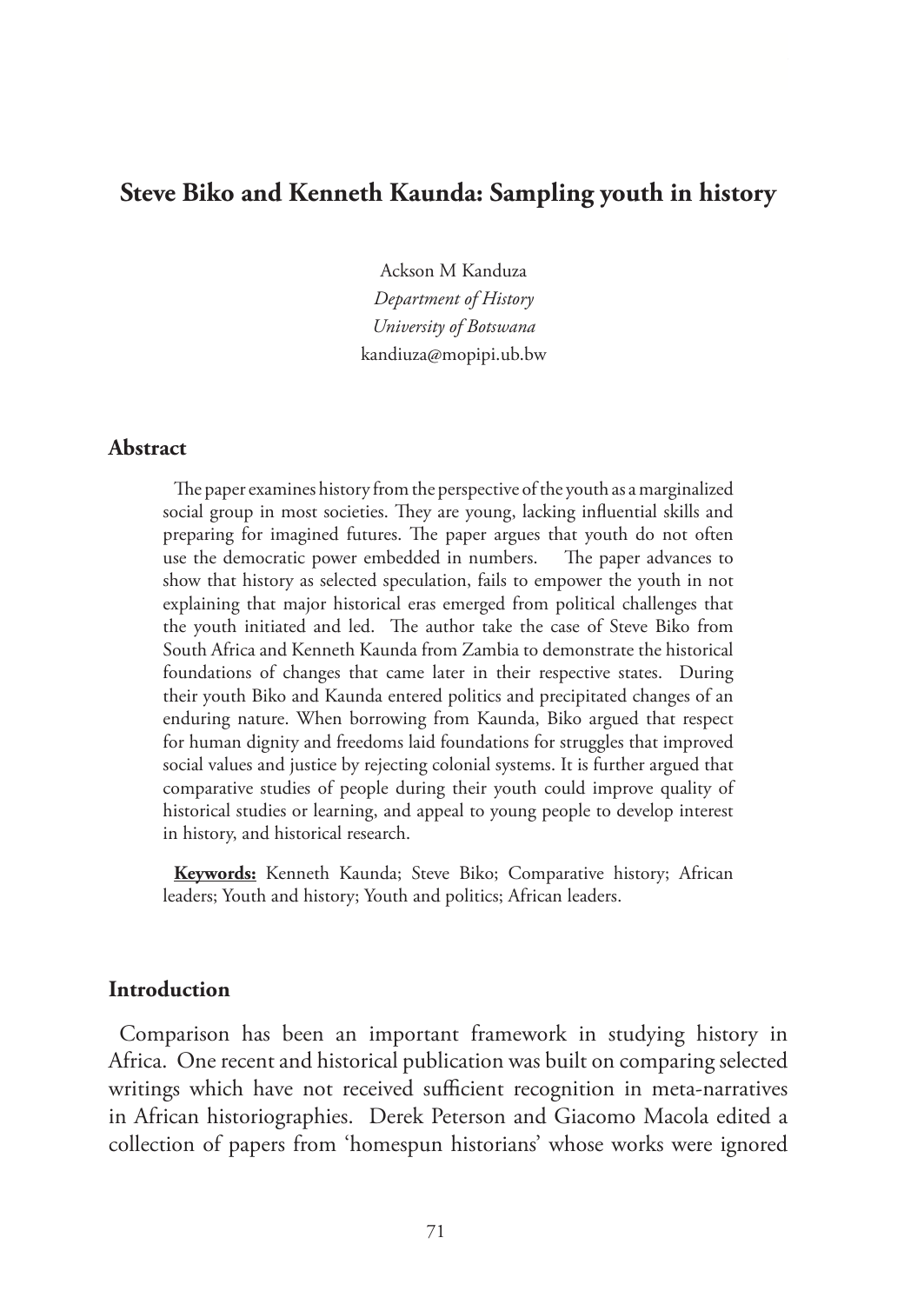by dominant African historical scholarship.1 Many of these early historical writings attempted to validate African history by comparing the African past with what they had learned about European societies. Following the European concept of the nation-state, nationalist historiographies in Africa in the 1950s and 1960s, aimed, in a large measure, to prove that Africa had historical states with institutions and rulers like European states. In a rare and refined sophistication at that time, Bethwell Ogot argued in 1967 that as history in Africa was part of world history; historians of Africa should apply historical methods and sources used elsewhere.<sup>2</sup>

The comparative framework was at the core of studies on the development of African history.3 The study of African pre-colonial states and empires was among dominant themes in early modern studies of Africa. The African states were found either to have rigid structures or fluid political institutions and traditions. The comparisons between the African and European pasts contributed significantly to certain trends in anti-colonial protests in Africa. From the 1970s, dependency theory was borrowed from Latin American studies to explain how Europe underdeveloped Africa during the colonial era.4 More recently, in 1994, Frederick Cooper called for a review of African reactions to colonial rule by comparing with studies of anti-colonial protests in other parts of the world.<sup>5</sup>

In a study of roles the youth played in nationalism and building the postcolonial state in Guinea (Conakry), Jay Straker increased clarity of his study, with reference to what young people did in revolutionary transformations that ended the European colonial empire in South-east Asia or brought about socialist systems such as in China.<sup>6</sup> In the broad context of the comparative tradition such as I sketched out here, I found it instructive to bring young scholars into the histories they study by examining, in a preliminary way, what two well-known citizens of Southern Africa undertook in their respective societies

<sup>1</sup> DR Peterson and G Macola (Eds.), *Recasting the past: History and political work in modern Africa* (Athens, Ohio University Press, 2009).

<sup>2</sup> BA Ogot, *"History of the Southern Luo: Migration and settlement"* (Nairobi, East African Publishing House, 1967), pp. 17-20.

<sup>3</sup> P Curtin, "The Archives of tropical Africa: A reconnaissance', *Journal of African History*, 1 (1960), pp. 129-147; JD Fage, "The development of African historiography", J Ki-Zerbo (Ed.), *UNESCO General history of Africa, Vol. 1: Methodology and African prehistory* (Berkeley, Heinemann, 1981), pp. 17-37.

<sup>4</sup> Two among the most influential historical works in the 1970s were S Amin, "Under-development and dependency in Black Africa-origins and contemporary forms", *Journal of Modern African Studies, 10* (1972), pp. 503-524 and W Rodney, *How Europe underdeveloped Africa* (London, Longman, 1972).

<sup>5</sup> F Cooper, "Conflict and connection: Rethinking Colonial African history", *American Historical Review, 99* (December 1994).

<sup>6</sup> J Straker, *Youth, nationalism and the Guinean revolution* (Bloomington, Indiana University Press, 2009).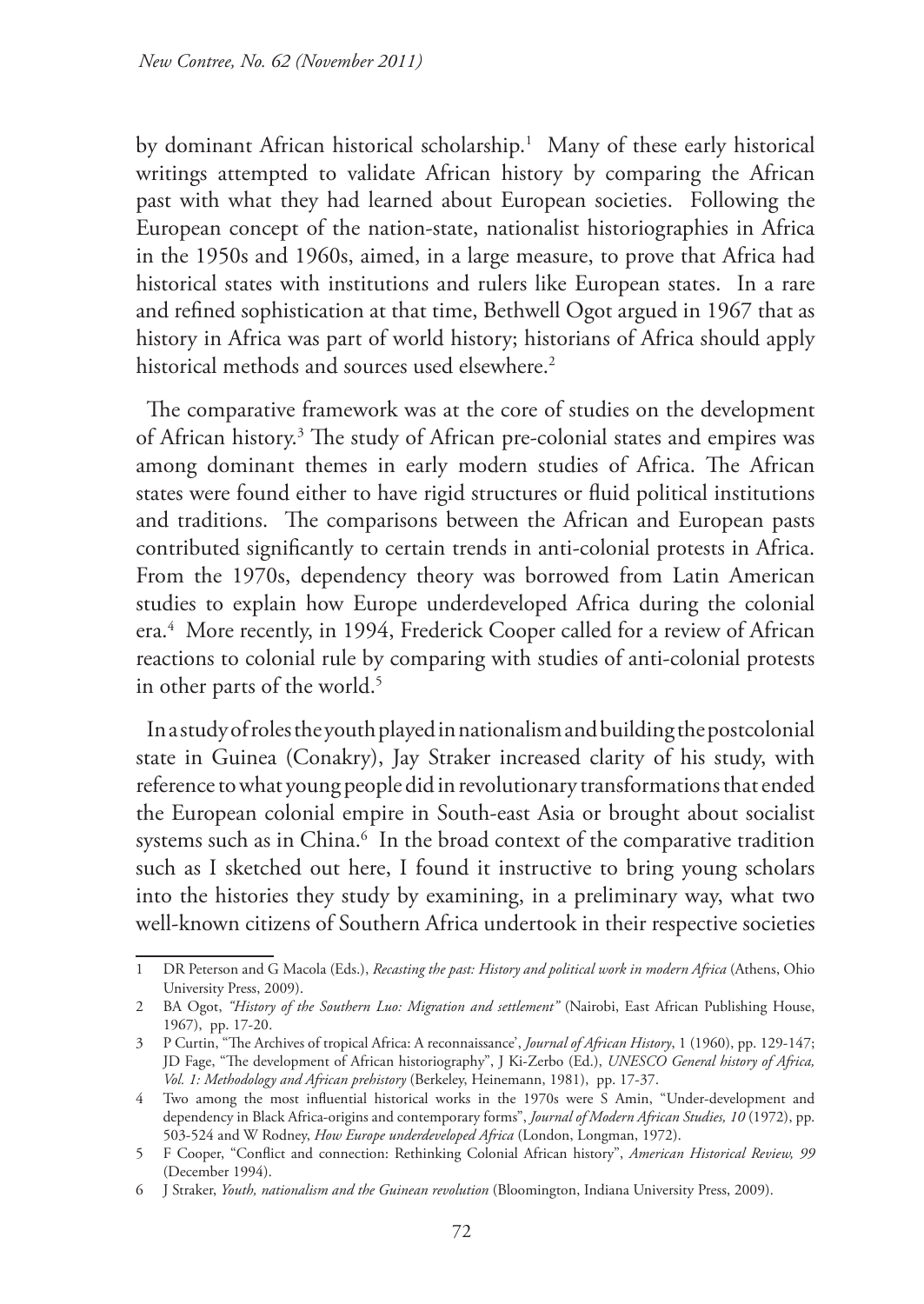during their youth. History is a study of human agency and progress. Thus, this comparative study of Biko and Kaunda at different historical periods, throws light on how struggles for social justice and democratic values have moved in Southern Africa. This is a study of connections or related struggles for freedom or social justice in different parts of Africa. It is a contribution towards regional and global history. Biographical works on Steve Biko and Kenneth Kaunda, with limited reference to one of Kaunda's favourite songs, are major primary sources. There is a large amount of secondary literature on these historical figures<sup>7</sup> which reveals the significance of the two people and justifies this discussion from a comparative angle. The study also links colonial and post-colonial historical research and is useful in understanding contemporary Africa.<sup>8</sup>

# **Internal transformation of upcoming leaders**

# *Kenneth David Kaunda*

Image 1: Kenneth David Kaunda as in 1977 (at the age of 53)



Source: See http:www.endarkenment.com (Encyclopaedia Africana Project).

<sup>7</sup> B Pityani, M Ramphale, M Mpunlwana and L Wilson (Eds.), *Bounds of possibility: The legacy of Steve Biko and Black Consciousness* (Cape Town, David Philip,1992); P Brownrigg, *Kenneth Kaunda* (Lusaka, Kenneth Kaunda Foundation, 1989).

<sup>8</sup> JF Bayart, *The State in Africa: The politics of the belly* (Berkeley, University of California Press, 1993); A Mbembe, *On the postcolony* (Berkeley, University of California Press*,* 2001); J-B Gewald, M Hinifelaar and G Macola (Eds.), *One Zambia, many histories: Towards a history of post-colonial Zambia* (Lusaka, The Lembani Trust, 2009).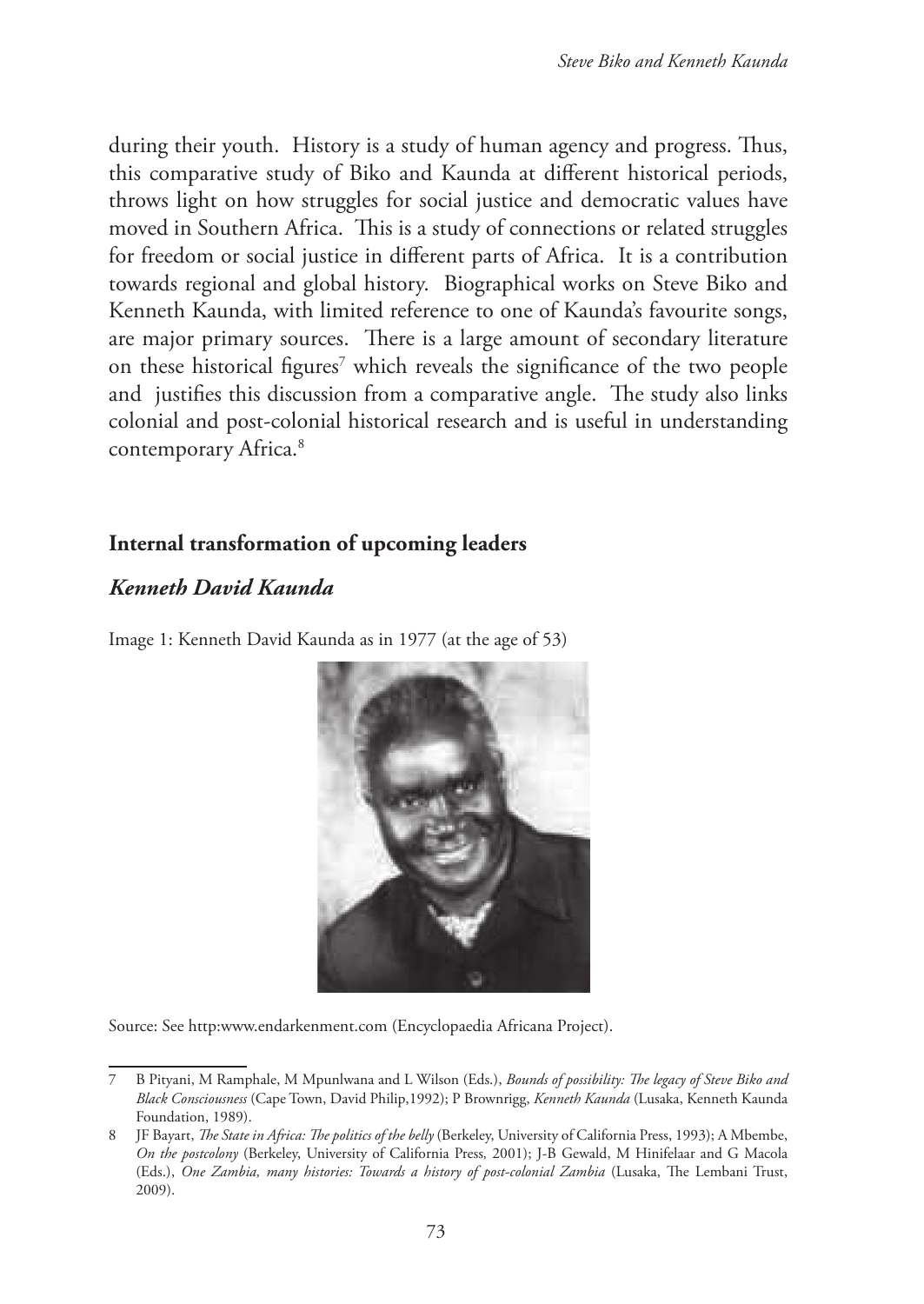Image 2: (A more mature) Kenneth Kaunda of Zambia



Source: Kaunda, Kenneth. [Photograph]. Encyclopaedia Britannica Online, from http:www.britainnica. com/EBcheck/media/52281/Kenneth-Kaunda.

Several events highlight turning points in Kenneth Kaunda's political biography. Kaunda's autobiography, *Zambia shall be free,* is an examination of his responses to injustice meted out at him as an individual and Africans as a colonized people. He (or popularly familiar as KK) is known to be associated with being the Ghandi of Africa. There are also many studies that confirm general injustice in a colonial context. The Lubwa Christians centre was a case study of sacrifice dedicated to improving human welfare and eradicating all forms of discrimination. Yet, Lubwa was not a perfect place as there were times when Kaunda's father 'preached sermons which did not please missionaries'.9 One of the first generation of Zambian priests in the Roman Catholic Church, Mpundu Mushindo, endured considerable discrimination in the course of writing the first Bible in Chibemba. Mushindo's response to the discrimination was stoic in at least two ways. First, he believed in the cause of his Christian faith. He believed that the discrimination strengthened his faith. Second, he considered enduring the discrimination a worthy sacrifice in the course of giving the Bemba people a Bible in their own language.<sup>10</sup> Mushindo was dedicated to promotion of Christianity among people who

<sup>9</sup> K Kaunda, *Zambia shall be free*, pp. 7-8; RS Hall, *Zambia* (Praeger, 1966), pp. 82-86 for a general view of discrimination in the education system in colonial Zambia.

<sup>10</sup> AM Kanduza, "Towards a history of ideas in Zambia", SN Chipungu (Ed.), *Guardians in their times: Experiences of Zambians under colonial rule, 1890-1964* (London, Macmillan, 1992).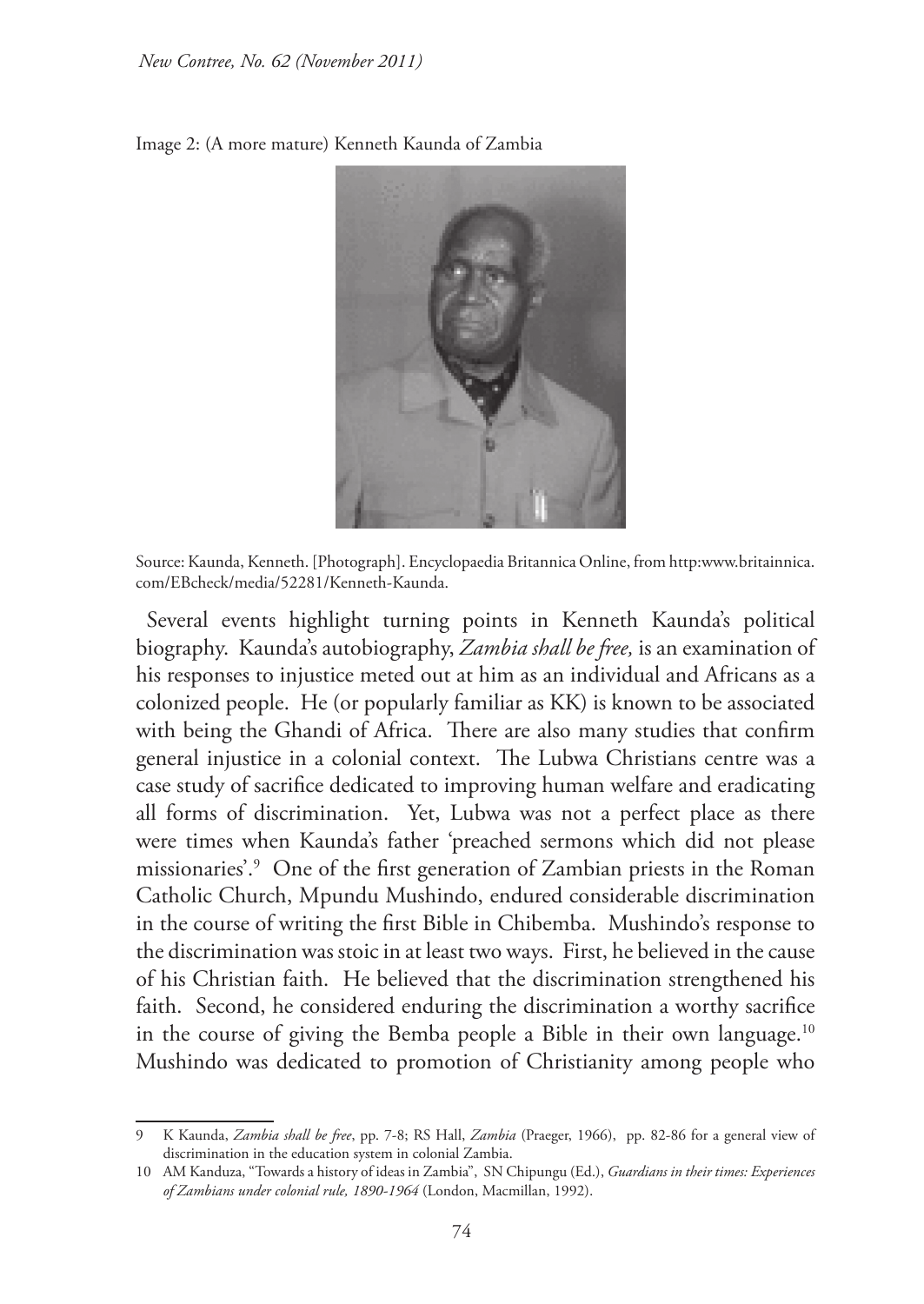spoke Chibemba.<sup>11</sup>

There are two further ways in which nationalist struggles transformed Kaunda's life style. First, he stopped drinking tea in 1955 following his first imprisonment. According to Lazarus Miti "Kaunda did not want to be broken down by food restrictions when he realized that he began to engage himself in a struggle that would be a long one and would result in many prison terms".12 This imprisonment was for being found in possession of a newspaper, *Africa and the colonial world* that was published by the Labour Party of Britain. Richard Hall discussed this imprisonment as making and leading to Kaunda's political radicalization.<sup>13</sup> Kaunda's second change in life style was that he became a vegetarian to protest a discriminatory colonial practice of selling meat to Africans through small windows in butcheries. Many who recall services in European owned butcheries state that butchery owners normally ignored choices of meat Africans made. This was itself evidence of impoverishment of Africans as there were no butcheries Africans owned in urban areas where Africans could turn to in boycotting European owned butcheries. Serving Africans through small windows was such a general practice despite ridiculous practices it revealed. For example, an Anglican priest, Rev. SK Mwansa, recalled that at one time Harry Mwaanga Nkumbula paid for a bicycle through a window and insisted on receiving his merchandise through the same window.<sup>14</sup> Nkumbula was the second leader of the first nationalist organisation in Zambia, the Northern Rhodesia African National Congress. He is generally regarded as the father of nationalism in the country.15 The shop owner pleaded for Mr Nkumbula's understanding of the difficult circumstances. At this point, Mr. Nkumbula was treated with some respect and courtesy. Respectful pleas for Mr Nkumbula to receive his bicycle through the main entrance to the shop fell on deaf ears as he received a refund. Thus, Biko and Kaunda were not unique in changing their life styles because of the struggles they undertook to restore dignity to black people. Biko and Kaunda emerged as formidable leaders with strong popular support and such circumstances were bound to transform them; especially as they

<sup>11</sup> In similar ways, Biko and Kaunda neither abandoned their Christian faith not completely shun white liberals in the course of their political struggles.

<sup>12</sup> Personal communication, Prof LM Miti/AM Kanduza, 27 September 2008. Prof Miti had a conversation with President Kaunda on a proposal for a biographical study by Zambians as there was no such work by a Zambian on Kaunda.

<sup>13</sup> RS Hall, *Zambia*, p. 123.

<sup>14</sup> Personal conversation of author, interview, Rev. SK Mwansa (Gaborone), 23 October 2011.

<sup>15</sup> GB Mwangilwa, *Harry Mwaanga Nkumbula: A Biography of the "Old Lion" of Zambia* (Lusaka, Multimedia Publications, 1982).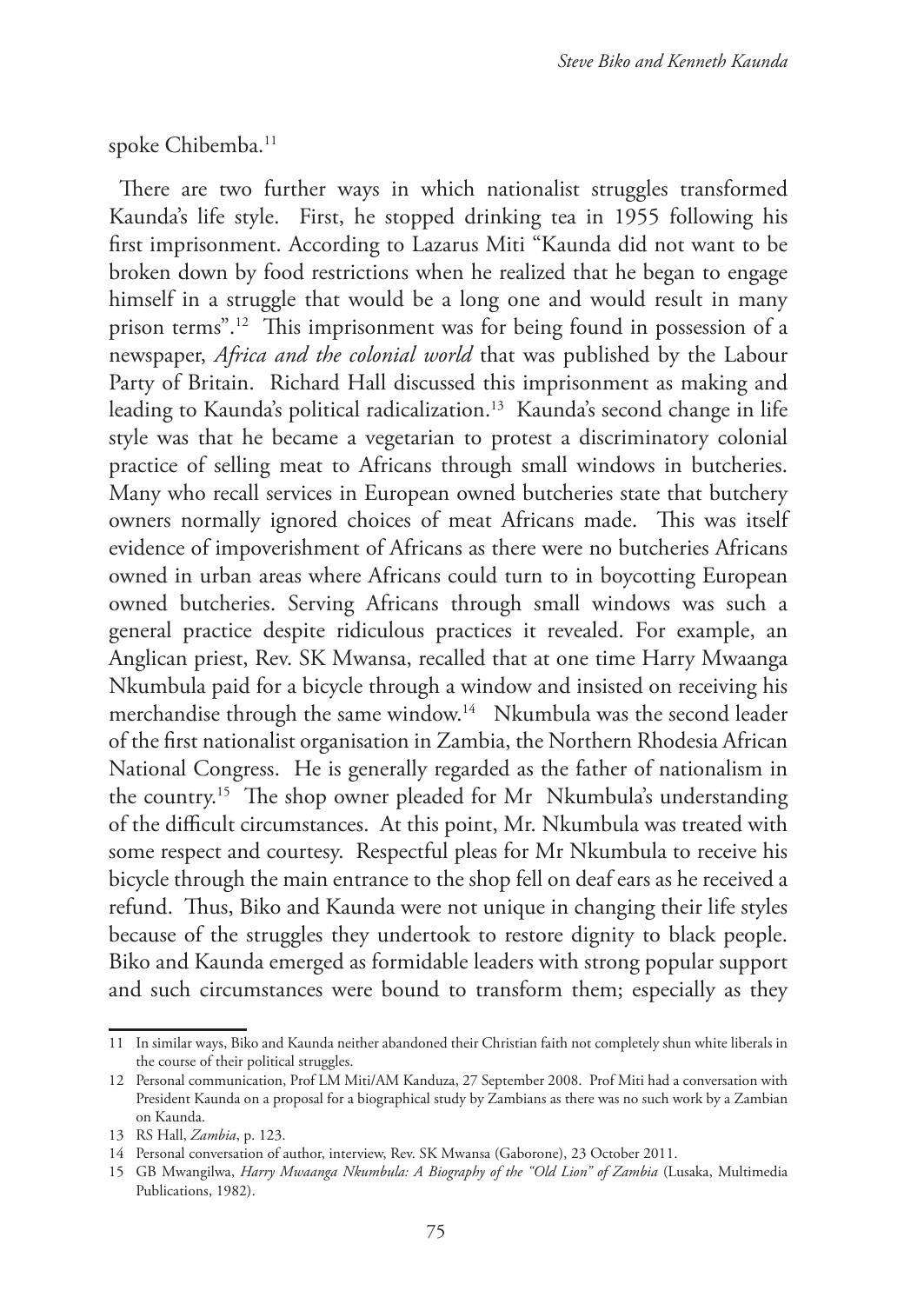continued to lead their organisations.

### *Stephen Bantu Biko*

Image 2: Stephen Bantu (Steve) Biko



Source: http://www.zar.co.za/biko.htm (on a biography of Steve Biko)

Pasupathi, Mansour and Brubaker examined how individuals develop identities over time they reflect on some major events and experiences in their lives.<sup>16</sup> They examine the key issue about how we know we remain the same person over time despite diverse events we encounter. They further argue that as individuals make out how various events in their lives are connected, people construct their enduring characteristics. Other scholars such as Linton and Locke studied human capacity to develop a sense of continuity as they review their previous experiences.<sup>17</sup>

Individuals, especially those in conflict situations, search contents of their memories in order to improve understanding and prepare themselves better for the next round of encounters. Mzamane, Maaba and Biko argued that that the political climate in South Africa from the time Biko was born till his

<sup>16</sup> M Masupathi, E Mansour and JR Brubaker, "Developing a life story: Constructing relations between self and experience in autobiographical narratives", *Human Development, 50* (2007), pp. 85-110.

<sup>17</sup> M Linton, "Ways of searching and the contents of memory", DC Rubin (Ed.), *Autobiographical memory* (New York, Cambridge University Press, 1986), pp. 50-70; J Locke, "An essay concerning human understanding", KP Winkler (Ed.), *An essay concerning human understanding: Abridged and edited with an introduction and notes* (Indianapolis, Hackett, 1996).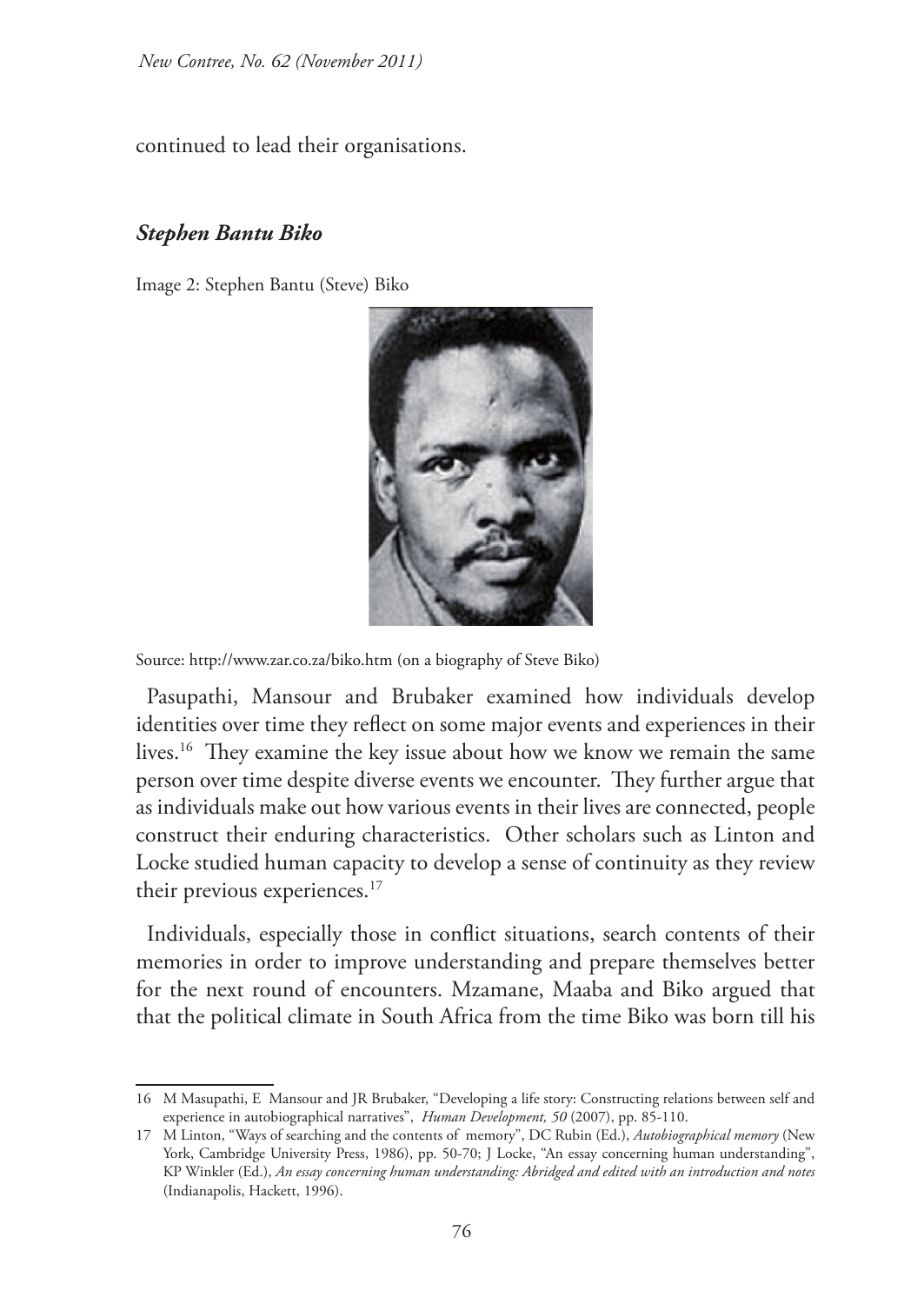murder in September 1977 shaped his political views.18 Biko acknowledged that the political events he was engaged in changed him considerably. This appears clear in the series of writings that Biko has titled as "I write what I like" and record of his last court appearance in 1975 and 1976.<sup>19</sup> Mzamane, Maaba and Biko pointed out that 'a combination of factors politicized Steve Biko. They stated that Biko's immediate family shaped his political development. There were strong traditions of leadership and service to other people in both his maternal and paternal families. Then there were specific events that marked progressive development of Biko's political consciousness and leadership. In 1963 the arrest of Biko's older brother, Khaya, awakened Biko politically. When Biko reported his absence from school with a letter from the police, the principal of Lovedale College dismissed him from school. This action of the principal at Lovedale remains a big paradox in the light of the long history of Lovedale as an institution that trained many African heroes in Southern Africa who fought injustices after graduating from Lovedale. Biko was out of school for one year. Consequently, Biko "hated authority like hell". He enrolled at Saint Francis College in Marianhill in 1964 and for  $Biko:^{20}$ 

… that's where one got to see in a sense the totality of white power. These were liberals, presumably, who were enunciating a solution for us. They saw that we needed a private high-school to train in whatever so-called nebulous ideas that they saw as being fit for us. But at the same time their control within was a complete denial of the so-called liberal stance they took as a basis in the first place.

This political development was the foundation of Biko's rejection of the way student organisations in South Africa, like the National Union of South African Students (NUSAS) was run, and also what motivated him to found the South African Student Organisation (SASO) and other black empowerment organisations.<sup>21</sup> Steve Biko grew in courage, advanced in political consciousness and refined himself intellectually at every point he challenged the repression of the South African Apartheid State. He displayed the same characteristics when he made critical assessments of African politics

<sup>18</sup> I have based my assessment of Biko here almost entirely on the SADET chapter of three authors, MV Mzamane, B Maaba and N Biko, "Black Consciousness", pp. 120-123.

<sup>19</sup> SB Biko, *I write what I like*, pp. 47-81.

<sup>20</sup> GM Gerhart, *Black power in South Africa: The evolution of an ideology* (Berkeley, University of California Press, 1979).

<sup>21</sup> For a full examination of this complex subject, see for example, GM Gerhart, *Black power in South Africa: The evolution of an ideology* ; B Pityana, M Ramphele, MMpumlwana and L Wilson (Eds.), *Bounds of possibility: The legacy of Steve Biko and Black Consciousness* (Cape Town, David Philip, 1992).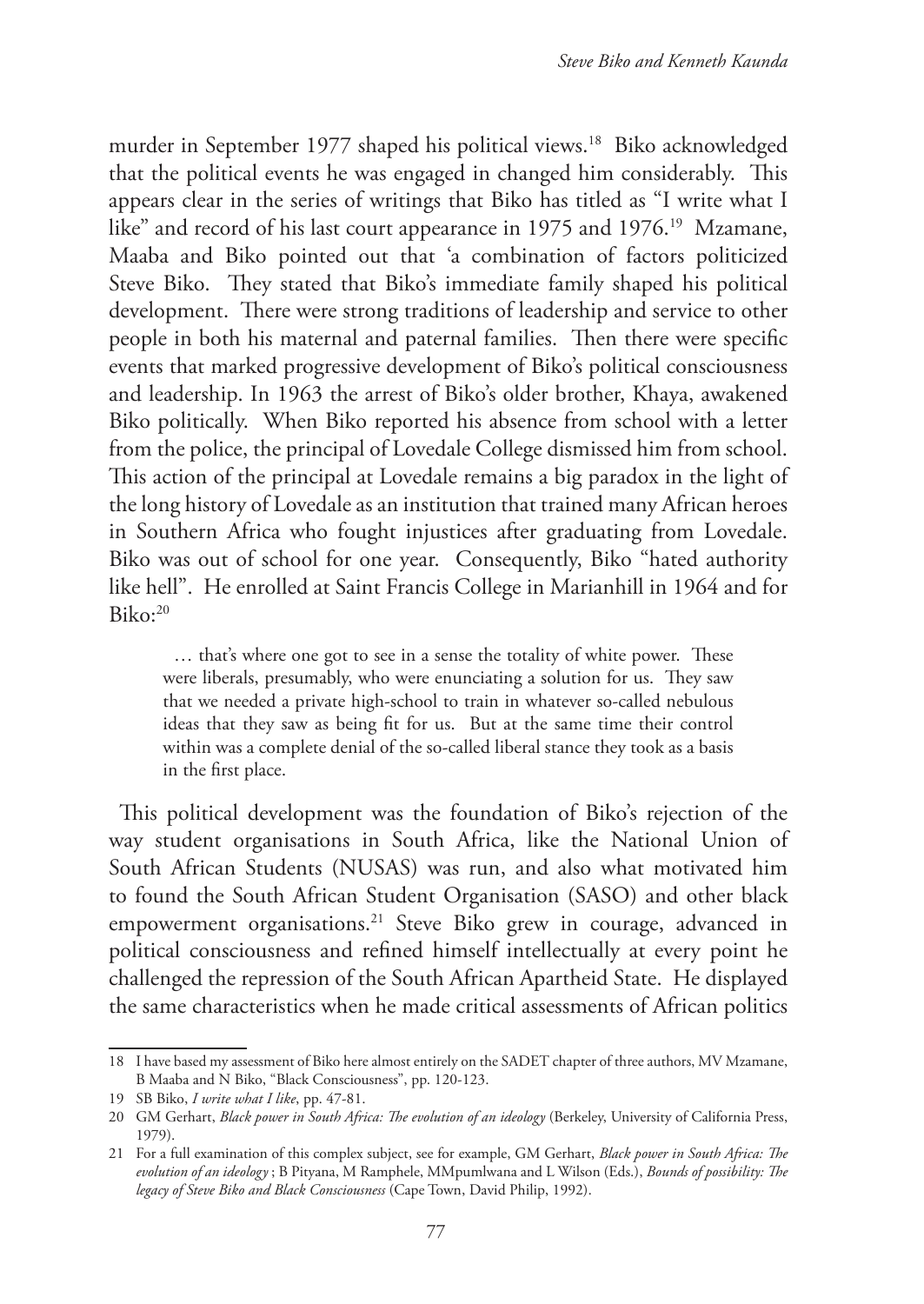in Africa and beyond. Apartheid in South Africa, like the colonial situation in Zambia, subverted human dignity and social justice. In the new politics and in a changing South Africa Biko built support for underlining the value of struggles in change and transformation. Its meaning is exposed in his personal history.

Striking similarities between both Ksunda and Biko as leaders, though geographically (and in age) worlds apart, justify a comparative assessment on certain criteria as identified in the next sections.

### **"Young Turks" challenging the politics of the day**

During their youth, in their respective countries and at different times, Steve Bantu Biko and Kenneth David Kaunda radically opposed the status quo. Biko and Kaunda were revolutionaries, in the positive and constructive sense of this ambiguous word. They were progressive radicals who wanted shared social justice and human values as the foundation and vision of democratic governance. They were "Young Turks". In the historical context of Turkey, Young Turks were a variety of progressive and radically committed young people between 1908 and 1913 who sought liberal governance and reduction of absolute powers of their monarchy.<sup>22</sup> Biko and Kaunda were Young Turks during their youth because they rejected and fought racism and all forms of discrimination as a basis of state power and governance in their respective countries and everywhere in the world. I shall begin with noting highlights in the life of the older of my two Young Turks or case studies during his youth, that is, the age below forty. Born on 28 April 1924, at Lubwa Livingstonia Mission in Chinsali District of Zambia, Kaunda became secretary general of the Northern Rhodesia African National Congress in 1953.<sup>23</sup> Colonial injustices baked Kaunda's childhood and youth. At thirty-six, he was president of the United National Independence Party (UNIP) in April 1960; and at the age of forty he was founding president of the Republic of Zambia on 24 October 1964. Thus, Kaunda became a global player with diverse influences

<sup>22</sup> MS Hanioglu, *Preparation for a revolution: The Young Turks, 1902-1908* (Oxford, Oxford University Press, 2001).

<sup>23</sup> RM Nabulyato, *African realities*: *A memoir edited by G Macola* (Lusaka, Lembani Trust, 2009); F Macpherson, *Kenneth Kaunda of Zambia: The times and the man* (Oxford, Oxford University Press, 1974); KD Kaunda, *Zambia shall be free: An autobiography* (London, Heinemann, 1962).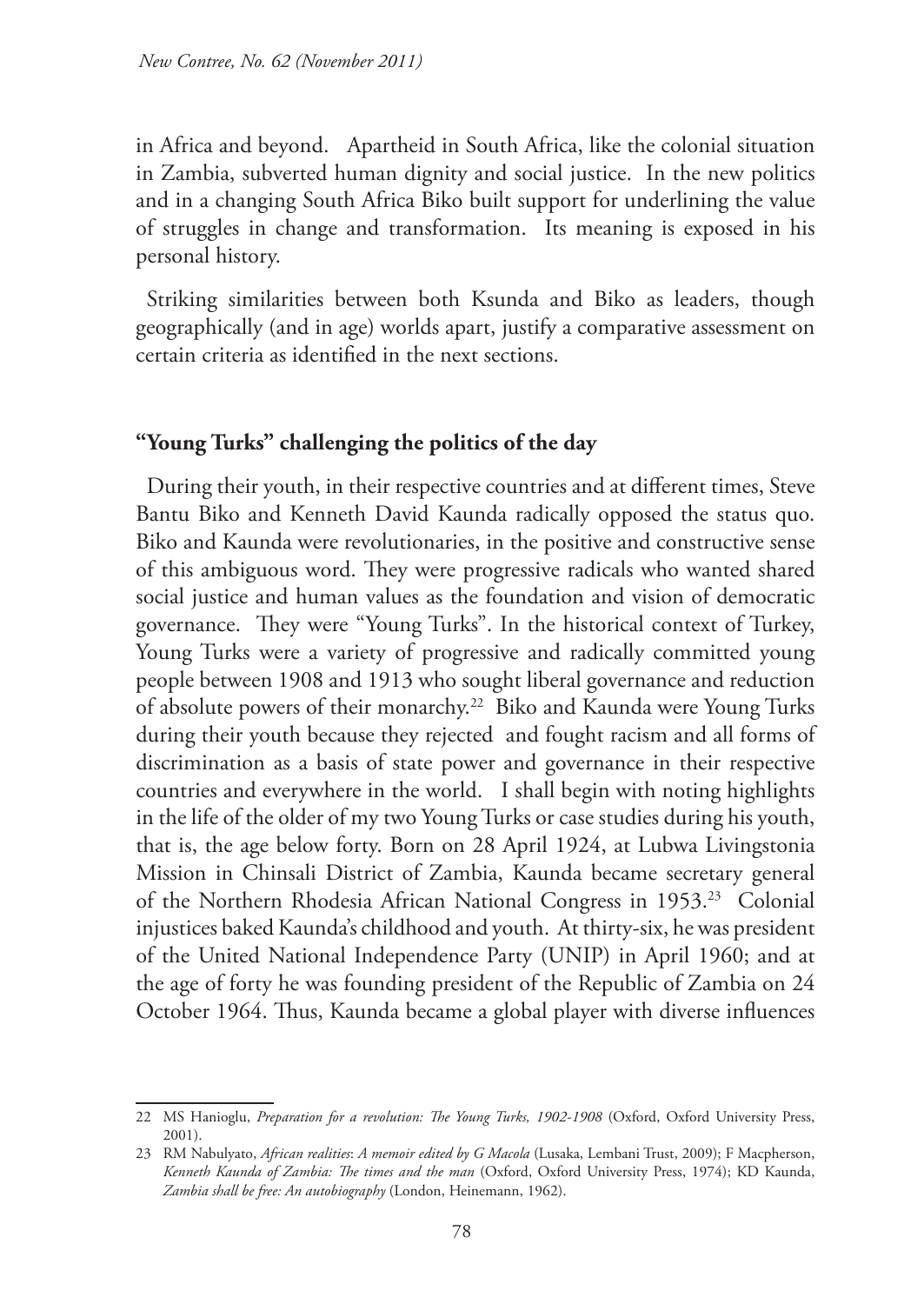on individuals and organisations inside and outside Zambia.24 In this sense, Biko and Kaunda were organically linked in struggles against injustice; and with reference to the struggles of Black people in South Africa, Kaunda fought from outside while Biko waged the fight from within South Africa.

There is no evidence of direct contact between Kaunda and Biko yet they were dedicated to struggles of eradicating institutionalised discrimination in their respective countries. Born in King Williams Town, on 18 December 1946, Biko entered national politics in South Africa between 1967 and 1972.25 Earlier at the age of 15, Biko was arrested because of political activities by his older brother. Biko paid dearly for this undeserved injustice because he was expelled from Lovedale College. Despite this double injustice, Biko entered medical school at the University of Natal in 1966. He soon became actively involved in the National Union of South African Students (NUSAS). This was a liberal organisation that conformed to some laws of the Apartheid Government such as the injustice that black students could become members of NUSAS but leaders had to be white students. Apartheid suppressed development of Black leadership in South Africa. In colonial Zambia as in Apartheid South Africa, laws clearly prohibited African leadership in organisations that recruited members without regard to racial identity. Both Biko and Kaunda strongly opposed the idea that white liberals should lead and guide African struggles or organisations.<sup>26</sup>

Yet, the paradox was that white liberals were important individuals in the political developments of both Biko and Kaunda, especially in rejecting racism. White liberals as agents of liberal ideas and as activists linked Biko and Kaunda. Steve Biko appeared in one of his early court trials in 1975, for his radical politics in South Africa, wearing a tie from Kenneth David Kaunda, President of Zambia. Donald Woods, a liberal South African journalist, took the tie as a gift from Kaunda to Biko.<sup>27</sup> The tie carried the branding and emblem of UNIP, the political party that Kaunda had led from April 1960

<sup>24</sup> R Hall, *The high price of principles: Kaunda and the white south* (London, Hodder and Stoughton, 1969); J Hatch, *Two African statesmen* (London, Secker and Warburg, 1976); S Chan, *Kaunda and Southern Africa: Image and reality in foreign policy* (London, British Academy Press, 1992); JM Mwanakatwe, *The end of the Kaunda era* (Lusaka, Multimedia, 1994).

<sup>25</sup> One of the most informative biographical assessments of Biko is that of MV Mzamane, B Maaba and NBiko, "The Black Consciousness Movement", South African Democracy Education Trust (SADET), *The road to democracy in South Africa,* Vol. 2, 1970-1980 (Pretoria, University of South Africa, 2006), pp. 120-129.

<sup>26</sup> K Kaunda, *Zambia shall be free*, pp. 94-95 and 138-139; S Biko, *I write what I like* (Oxford, Heinemann, 1987), pp. 4-11; MV Mzamane, B Maaba and N Biko, "Black Consciousness", Trust (SADET), *The road to democracy in South Africa,* Vol. 2, 1970-1980, pp. 99-119; 129-138.

<sup>27</sup> D Woods, *Steve Biko* (London, Paddington Press, 1979).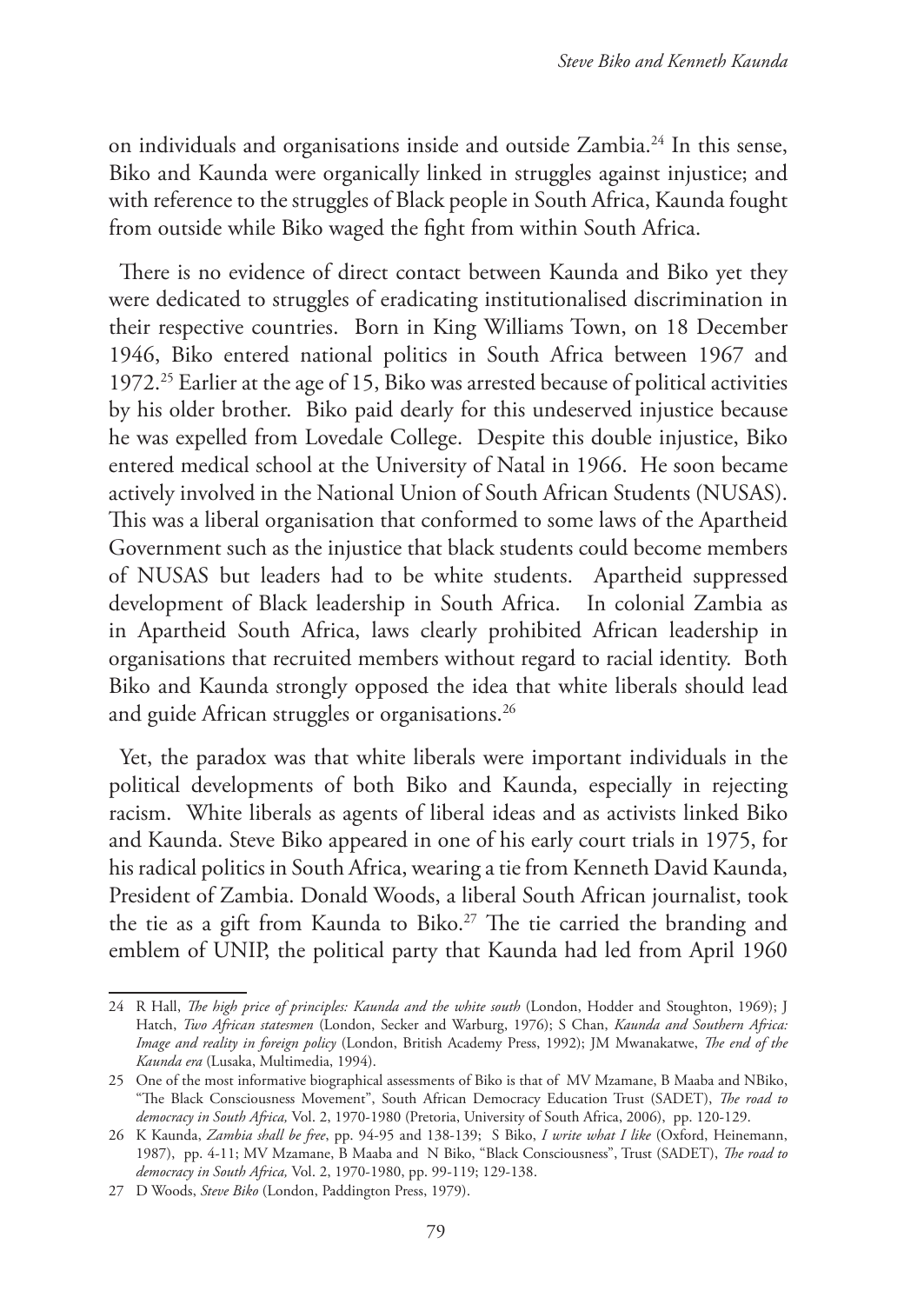and led Zambia to independence in October 1964. These achievements strengthened Kaunda against Apartheid in South Africa and minority settler governments in Angola, Mozambique, Namibia and Zimbabwe. According to Vickery, Kaunda emerged as a compromise leader of the UNIP from about April 1960 following his release from detention and political imprisonment. Zambian radical nationalists used Kaunda to contain or manage tribalism. He was a compromise candidate who was expected to rise above tribalistic inclinations in all his political dealings and promoting national unity out of about 73 language clusters. Unity was thus a foundation of his own power base and also expected others to do the same.

### **Emergence and vision as political leaders**

Kaunda became a popular and effective leader because of strong support from radical Zambian Young Turks in the late 1950s and early 1960s.<sup>28</sup> Closer to South Africa studies of Steve Biko show that he was emerging as a national leader in South Africa during the early 1970s.<sup>29</sup> Donald Woods did not explain circumstances that influenced Kaunda to give Biko a political tie. Biko did also not explain why he decided to wear a tie from a person and country that were strongly opposed to the South African Apartheid Government. Biko never met Kaunda. Biko was a young man or youth of extraordinary courage. Like Kaunda, Biko was also irrevocably committed to transforming anti-Apartheid politics. Biko triumphed over many challenging circumstances in South Africa from the late 1960s till the mid-1970s. He had entered student politics between 1967 and 1969 to transform young people in South African tertiary institutions so that they fill a vacuum in African politics in the country following the imprisonment of African leaders such as Nelson Mandela and Robert Sobukwe in the early sixties.<sup>30</sup> Another development, upon which Biko anchored his inspiration, was the success of liberation movements in Angola and Mozambique that caused a military coup in Portugal in April 1974 and prepared political independence of Mozambique in June 1975 and Angola in November 1975. The Black Consciousness Movement in South

<sup>28</sup> KP Vickery, "Old man out: Labor, politics and Dixon Konkola", Paper, Conference on Northern Rhodesia in the 1950s (Leiden University, September 2008).

<sup>29</sup> MV Mzamane, B Maaba and N Biko, "Black Consciousness Movement", pp. 120-159.

<sup>30</sup> S Biko, *The testimony of Steve Biko: Black Consciousness in South Africa* (London, Granada, 1979).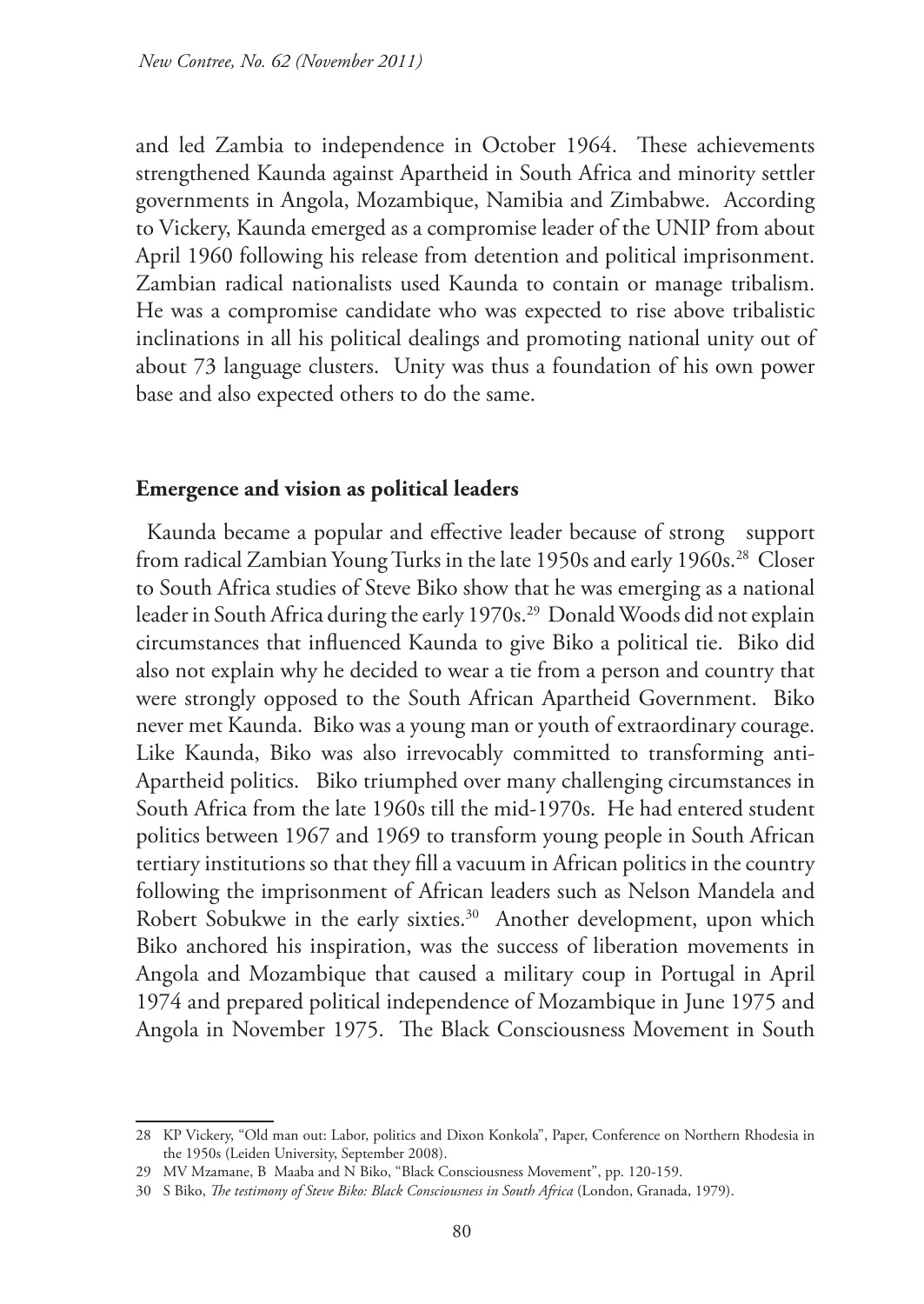Africa organized celebration and solidarity rallies in South Africa.<sup>31</sup> According to Mzamane, Maaba and Biko, events in neighbouring states "provided models worthy of emulation".32

# **Utilising and unifying political and cultural consciousness on the African continent**

Pan-Africanism is another important theme on which Biko and Kaunda constantly reflected. They recognised that their political and cultural consciousnesses were linked to struggles for liberation of the African continent. In a series of writings that later constituted a book with a title of extraordinary confidence, *I write what I like*, Biko defined Black Consciousness to reflect struggles of Blacks and also visions of the new struggles emerging in the late 1960s and early 1970s in South Africa. The critique of internal black struggles and mapping of future strategies also drew inspiration from resistance to oppression in Africa and the African Diasporas, especially in the United States of America. Biko made major contributions to radical resistance among Black people in South Africa. Both Biko and Kaunda recognized radicalizing effects of Ghana's attainment of independence in March 1957 and Kwame Nkrumah's assertion that his country's decolonisation was not completed until the rest of Africa was liberated from colonial rule.<sup>33</sup>

Kaunda participated directly in the early part of the continental revolutionary movement Nkrumah talked about while Biko found that this revolutionary movement had continued to grow and became sophisticated. Kaunda attended the All-Africa People's Conference that Nkrumah convened in December 1958 and stayed on after the conference to study strategies of political mobilization. Kaunda participated directly in the pan-Africanist movement from the time he was Secretary-General of the Pan-African Freedom Movement for Eastern, Central and Southern Africa (PAFMECSA) IN 1958. Kaunda was a light of continuity and Biko was a new touch bearer in the 1970s. Advancement towards and actual attainment of independence in Zambia made Kaunda and Zambia leading actors in eradicating vestiges of colonialism in Southern

<sup>31</sup> G Houston and B Magubane, "The ANC political underground in the 1970s", Trust(SADET), *The road,* p. 380.

<sup>32</sup> MV Mzamane, B Maaba and N Biko, "Black Consciousness", Trust (SADET), p. 142.

<sup>33</sup> B Davidson, *Black star: The life and times of Kwame Nkrumah* (London, Longman, 2007).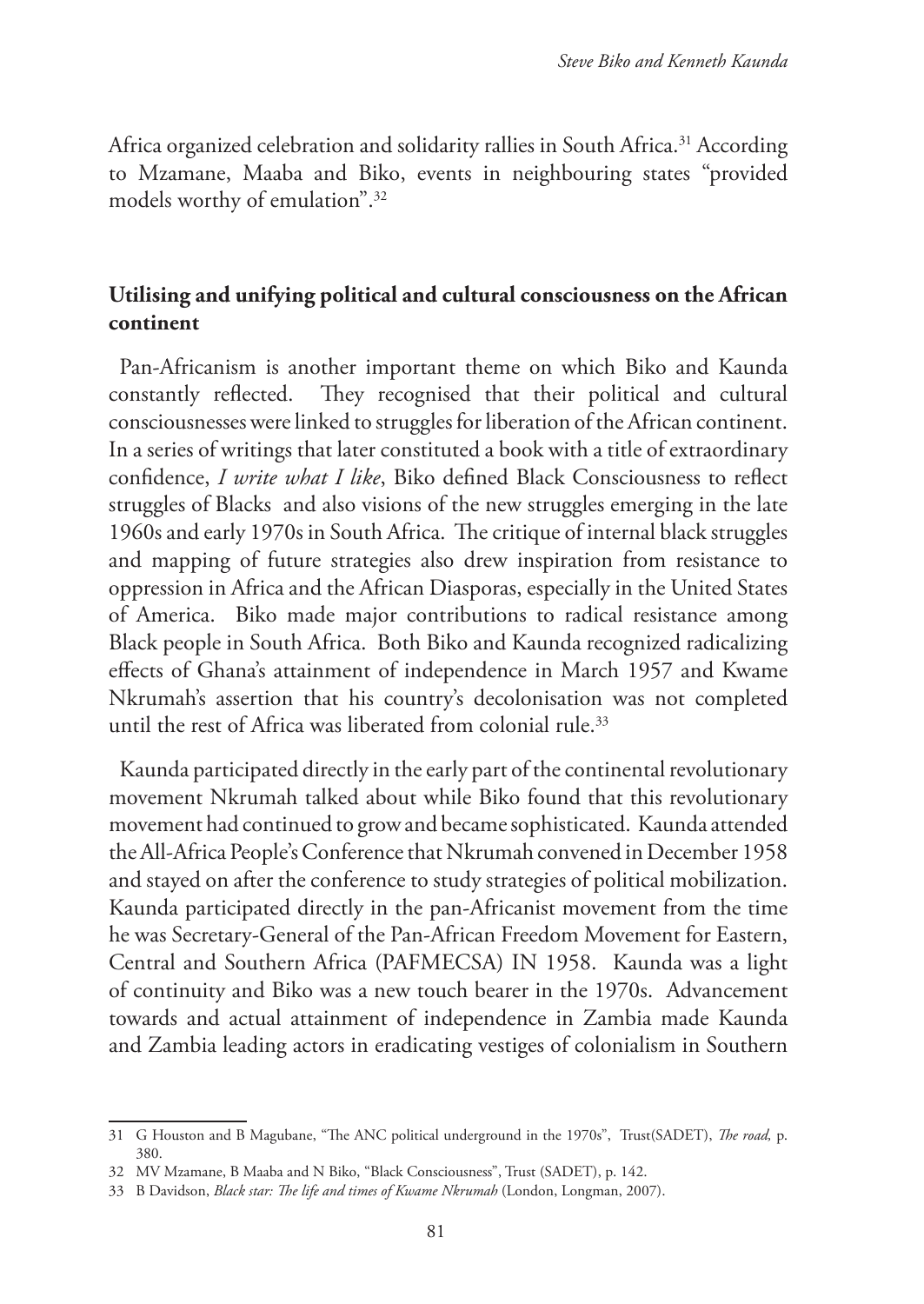Africa.34 During the period that Biko invigorated Black politics in South African politics, Kaunda was at the frontline of the Pan-Africanist movement dedicated to ending colonial rule in Southern Africa.

While Biko wrote his popular newsletter column, *I write what I like* in the early 1970s, Kaunda sang his popular song on struggles for Zambian national and pan-African political unity. Events in Angola and Mozambique leading to a military coup in Portugal inspired Kaunda to increase commitment to Pan-Africanism. In his favourite political song, he sang of crossing the Limpopo to complete African liberation or decolonization. In *Tiyende Pamodzi ndi Mtima Umo*, 35 Kaunda called on young people and women in Zambia to rally together in promoting solidarity and struggles for national unity in Zambia. Kaunda's song further called for mobilization of Pan-Africanist forces to cross the Zambezi and the Limpopo in order to complete decolonization of the continent. Before 1980, one verse of the song focused on crossing the Zambezi in African unity to end minority rule in Zimbabwe. Following coming to power of the Zimbabwe African Union-Patriotic Front (ZANU-PF) in April 1980, Kaunda called on Pan-Africanist forces to cross the Limpopo in Unity to end Apartheid. In fact, Biko called on the South African Students Organisation (SASO), the Black Peoples Programme (BPP) and the Black Peoples' Convention (BPC) as organisations that had to unify and mobilize Black people within South Africa against Apartheid. From this strength, further power was added through struggles and successes of Black people in Africa and beyond. Political unity and networking were cornerstones in the nationalist (internationalist) politics of Biko and Kaunda. Kaunda's song is a testimony for Pan-Africanism and internationalism.

## **Biko and the Kaunda song of unity**

It's necessary to turn to Biko for a deep and profound understanding of Kaunda's song on unity. Biko's reflection on the nature and function of songs or singing in African societies helps to understand the significance of Kaunda's

<sup>34</sup> R Hall, *Zambia, 1890-1964: The colonial period* (London, Longman, 1976), pp. 131-132; 181-183; R Hall, *The high price of principles: Kaunda and the white south* (London, Hodder and Stoughton, 1969); C Legum, *Pan-Africanism* (London, Pall Mall Press, 1965).

<sup>35</sup> *Tiyende pamodzi ndi mtima Umo; Mayusi tiyenimwe; Amai tiyenimwe; Limba moyo tiyende pamodzi ndi mtima umo. Tiwoloke Zambezi ndi mtima umo; Tiwoloke Limpopo pamodzi ndi mtima umo. Limba moyo tiyende pamodzi ndi mtima umo.* [Let us walk together in unity; The youth let us go; Women let us go; Strengthen your heart and let us walk together in unity; Let us cross the Zambezi in unity; Let us cross the Limpopo in unity. Let us strengthen our hearts and walk together in unity].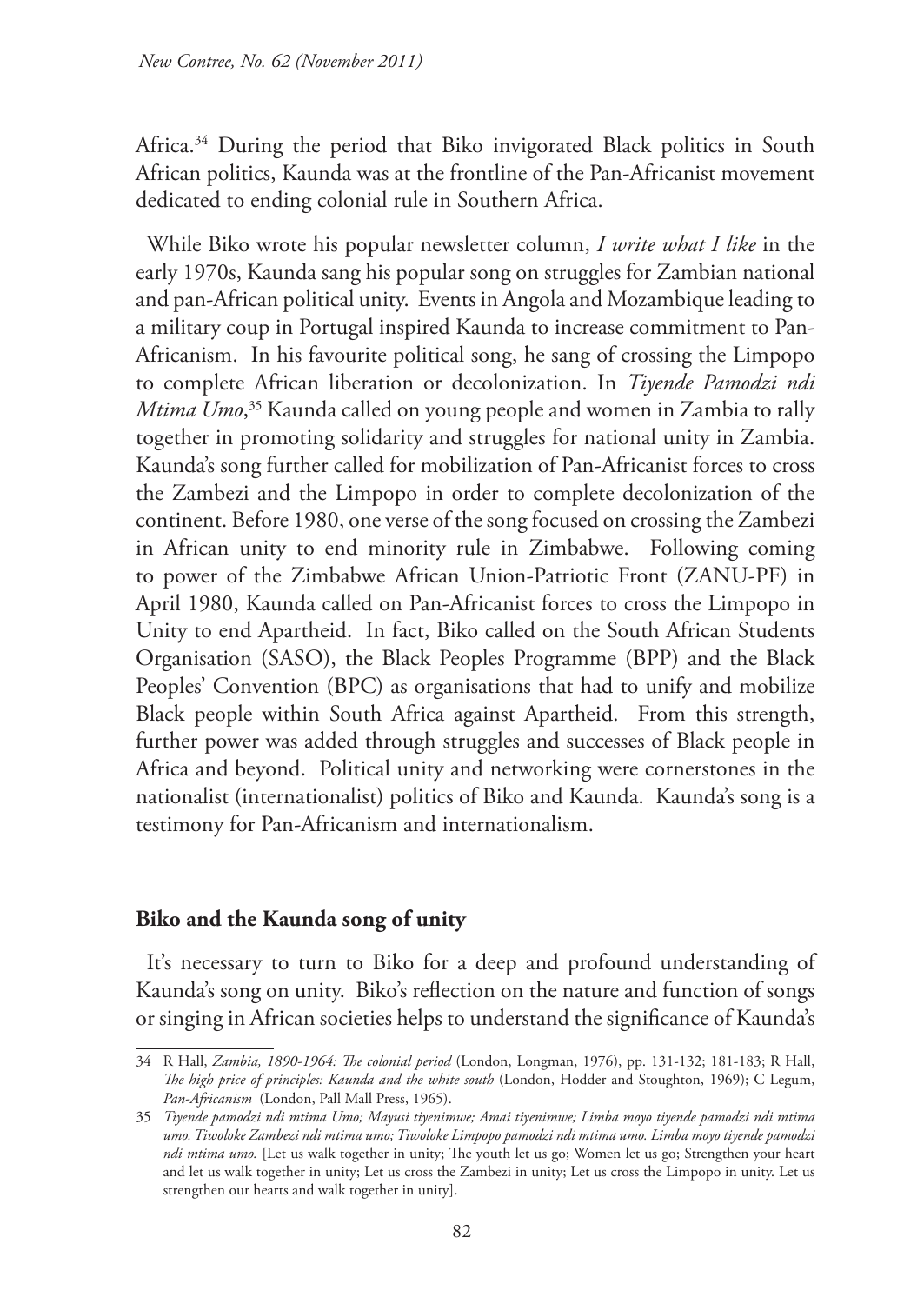song. Biko strongly believed that songs invigorated Africans to communicate with each other and also strengthened solidarity. According to Biko:

… the major thing to note about our songs is that they never were songs for individuals. They were group songs.

Biko went further to explain that "music in the African culture features in all emotional states".36 A Malawian medical doctor, whose expertise in cultural history is exceptional, made a similar point as Biko when he observed that "music is an integral part of life in most African communities".<sup>37</sup> Singing was (is) an expression of free speech. About thirty years later, a radical South African Journal, reflected on Biko's message. In this journal, Lara Allen examined the significance of music in African societies and adaptation of music to political ends.<sup>38</sup> Allen observed that music had special appeal in post-colonial Africa. In the same journal, Silindiwe Sibanda asserted that: "You don't get to sing a song when you have nothing to sing".39 Sibanda showed what extraordinary courage Oliver Mtukuzi had in expressing himself freely through music when free speech was not tolerated in Zimbabwe.

In the 1970s, national unity in Zambia was a high priority for Kaunda. Unity in diversity was the main menu for national building. Kaunda discouraged any opportunity for South Africa<sup>40</sup> to sponsor political movements opposed to UNIP that had ruled Zambia since 1964. He was equally concerned about unity of anti-colonial forces in Africa. Kaunda extended the imperatives of unity to all liberation organisations. In fact, he solicited cooperation of the Organisation of African Unity in not funding groups that weakened unity among liberation movements. He outlawed from Zambia all groups that broke away or that he did not consider genuine liberation movements. Biko also believed that songs and rhythm among Africans amplified all human experiences, inspired dedication and promoted group solidarity. He gave the example of "Negro Spirituals" among African-Americans as making their suffering 'much real'.<sup>41</sup> Comparative studies do facilitate seeing some hidden

<sup>36</sup> SB Biko, *I write what I like*, p. 22.

<sup>37</sup> JLC Lwanda, *Music, culture and orature: Reading the Malawian public sphere, 1949-2006* (Zomba, Kachere Series, 2008), p. 10.

<sup>38</sup> L Allen, "Music and politics in Africa", *Social Dynamics,* 30 (2004), pp. 1-19.

<sup>39</sup> S Sibanda, "'You don't get to sing a song when you have nothing to sing': Oliver Mtukuzi's music as a vehicle for Socio-political commentary", *Social Dynamics, 30,1* (2004), pp. 36-63.

<sup>40</sup> K Good, "Zambia and the liberation of Southern Africa", *Journal of Modern African Studies, 25* (1987), pp. 504- 540; M Larmer and G Macola, "The origins, context and political significance of the Mushala Rebellion against the Zambian one-party state", *International Journal of African Historical Studies*, 40 (2007), pp. 471-496.

<sup>41</sup> SB Biko, *I write what I like*, p. 22.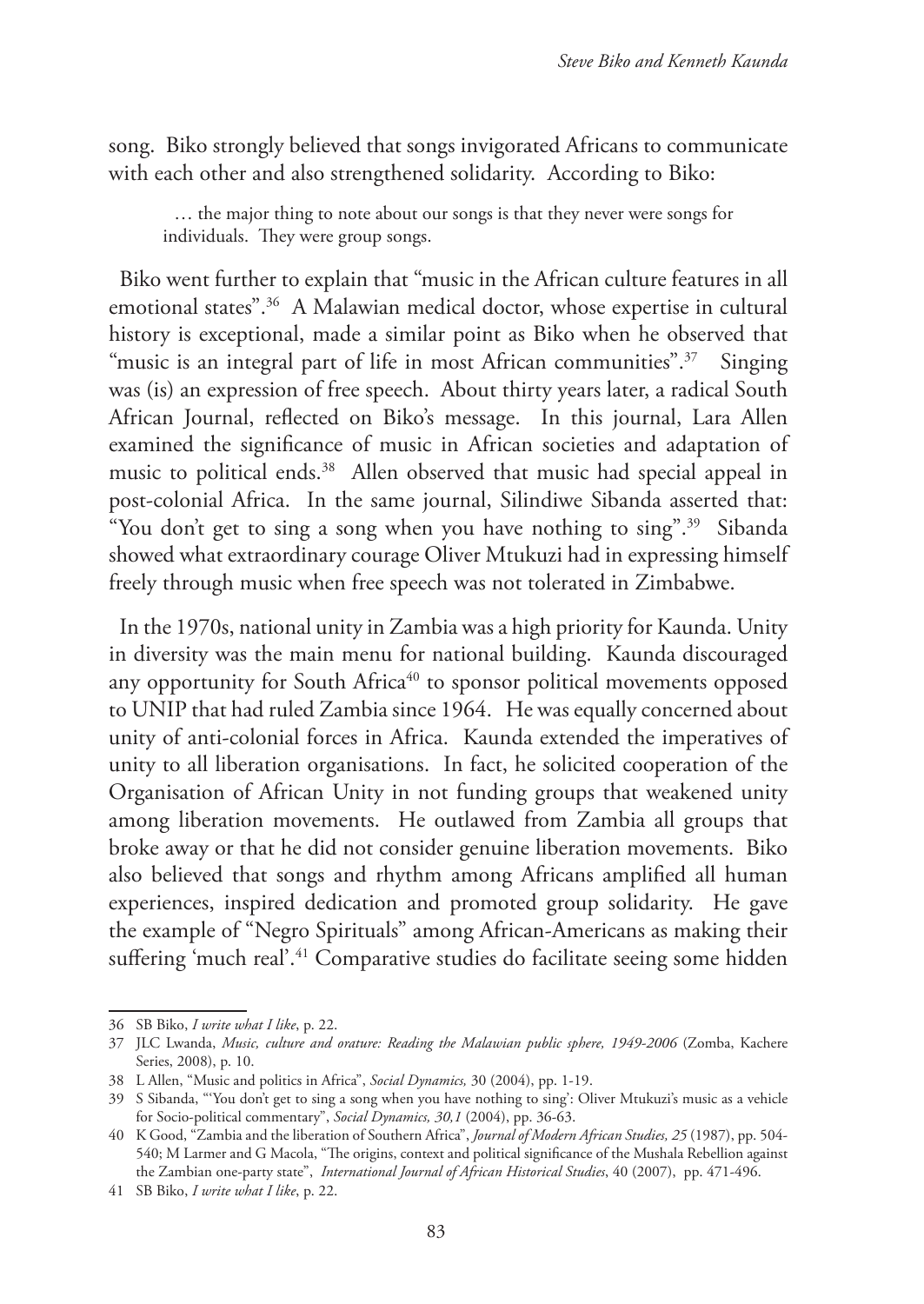aspects in biographical research. We can use Biko to explain or understand the foundation and purpose of Kaunda's song on political unity in Zambia and Africa at a time anti-colonial struggles intensified. Thus, songs explain human experiences, break social barriers and bind people for common causes.

### **A non-violence approach non-negotiable**

Further, Biko shared with Kaunda, a belief in non-violence even at a time in the 1970s when violence appeared inevitable. Kaunda had been exposed to non-violence during his brief visit to India in 1957. He experienced, at close range, achievements and celebration of Ghandi's practice of non-violent politics. Kaunda was also a keen student of Kwame Nkrumah's <sup>42</sup>positive nonviolence. Violence of the colonial administration in Zambia between March 1959 and August 1961 in Northern Rhodesia (Colonial Zambia) increased Kaunda's commitment to non-violent nationalism. Radical nationalists detained in March 1959 preached non-violence when they were released in 1960. However, these nationalist leaders in Zambia often pointed out their failure to control violent responses of their members to provocative actions of white settlers and the colonial government. Kaunda was committed to show the colonial administration how disciplined and orderly his Party, UNIP, was despite isolated instances of violence in the early 1960s.<sup>43</sup> Violence was never Kaunda's first strategy in conflict resolution. Even at the time Zambia hosted armed liberation movements from Angola, Mozambique, Namibia, South Africa and Zimbabwe, Kaunda asserted his unqualified belief in non-violence. From time to time, Kaunda qualified his advocacy of armed liberation violence as a strategy to court negotiations.<sup>44</sup> Kaunda often cited violence as failure of reason and justification for negotiation strategies.<sup>45</sup> Steve Biko faced contradictions like Kaunda on violence in the early 1970s. Gandhi, Martin Luther King Jr and Black Liberation theology combined to influence Biko towards non-violence.<sup>46</sup> Yet events in Southern Africa in the 1970s showed that intensification of violence against minority white regimes in Angola, Namibia, Mozamique, Zimbabwe and South Africa appeared to be

<sup>42</sup> RS Hall, *Zambia,* pp. 130-133.

<sup>43</sup> RS Hall, *Zambia*, pp. 154-157; WT Kalusa, "The killing of Lilian Margaret Burton and black and white nationalism in Northern Rhodesia (Zambia) in the 1960s', *Journal of Southern African Studies*, 37, 2011.

<sup>44</sup> R Uwuche, "Interview with President Kenneth Kaunda", *Africa*, 42 (February, 1975), pp. 10-12.

<sup>45</sup> KD Kaunda, *Kaunda on violence* (Edited by Colin Morris) (London, Collins, 1980).

<sup>46</sup> SB Biko, *I write what I like*, pp. 33, 45.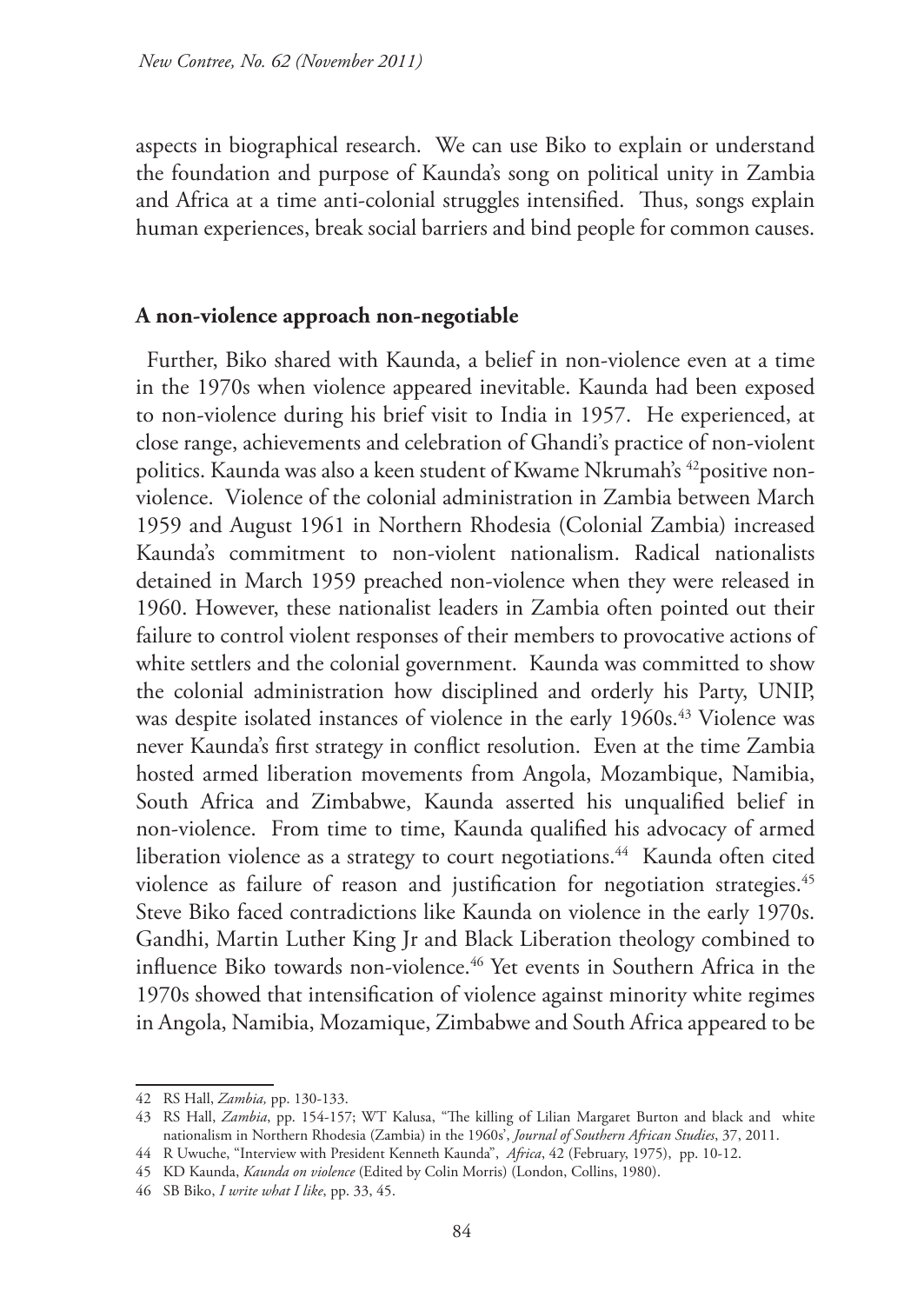an effective liberation strategy for black people who were oppressed  $47$ .

#### **Ideas on the African heritage**

Biko and Kaunda believed in searching African heritage in order to understand sources of strength and visions of their struggles. For Kaunda, his views are well known as "Philosophy of Humanism".48 Kaunda strongly saw unique values in African cultural and historical experiences and these shaped contemporary African perspectives. History and values shaped Kaunda's vision of post-decolonisation Africa. Kaunda saw anti-colonial struggles of Africans in Africa and the Diasporas as an opportunity for Africa's contribution of unique heritage. Both Kaunda and Biko saw struggles of Africans as interlinked because of their unique values, dehumanizing consequences of the slave trade and European colonization of Africa. In his discussion of African heritage, and especially in showing how African values and philosophical explanation differed from European or Western societies, Biko turned to Kaunda. Biko argued that Africans had different mental attitudes towards solving problems. Biko pointed out that Westerners "cannot live with contradictory ideas" and in contrast, Africans were socialized to recognize the virtues of "situationexperiencing".49 Africans learned to live with, accommodated, adapted and mobilised diverse situations. Africans managed their situations or struggles through sustaining a maze of realities. The purpose of struggles was to see all parties, individuals or social groups, in full view and that guaranteed values of equality.<sup>50</sup>

Biko and Kaunda searched hard and deep into African heritage and values. Struggles for justice in which Biko and Kaunda were involved grew from their understanding of African societies. In both Zambia and South Africa, colonialism had destroyed black self-esteem and pride. For as long as parts of Africa were under the control of settler minorities, full recovery of Black Consciousness such as expressed in "Black is beautiful" was impossible. Biko and Kaunda saw restoration of African cultural pride and personhood

<sup>47</sup> B Magubane, "Introduction to the 1970s: The social and political context", pp. 1-37; TG Karis and GM Gerhart, *From protest to challenge: A documentary history of African politics in South Africa-nadir and resurgence*, *1964-1979* (Pretoria, UNISA Press, 1997).

<sup>48</sup> B de G Fortman, *After Mulungushi: The economics of Zambian humanism* (Nairobi, East African Publishing House, 1969); HS Meebelo, *Main currents of Zambian humanist thought* (Lusaka, Oxford University Press, 1973); T Kandeke, *Fundamentals of Zambian humanism* (Lusaka, NECZAM, 1976).

<sup>49</sup> SB Biko, *I write what I like*, p. 22.

<sup>50</sup> SB Biko, *I write what I like,* pp. 22-23.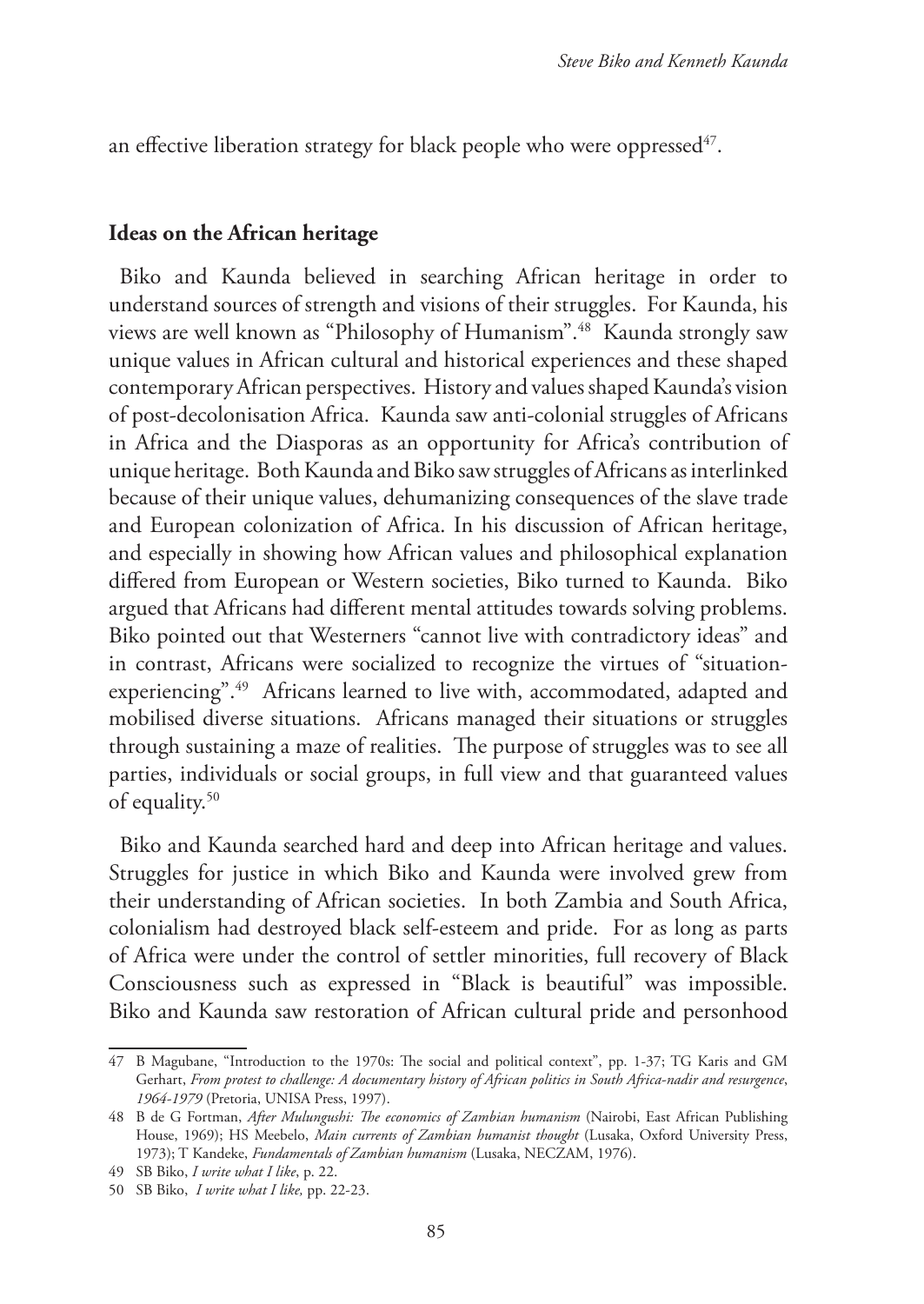as depended on full decolonization. This process included improving the standard of education and abolition of South Africa into Bantustans. Biko deplored violence and disorientations flowing from poverty<sup>51</sup>. In Zambia Kaunda had found similar consequences because of discriminatory policies of the colonial government. In response, Kaunda introduced free education from 1966 in order to develop human resources. As during the pre-colonial era, the community or government took up the responsibility of education young people.

### **Globalism and Africa**

Biko and Kaunda often showed how Africans had adapted to local and global changes. Biko for example acknowledged that attainment of political advancement in many parts of Africa had resulted in improvements in education. Mzamane, Maaba and Biko observed that Biko noted that black South Africans probably felt the need to rehabilitate their much maligned past even more acutely than Africans elsewhere on the continent.<sup>52</sup> He often cited social and economic inequality in the United States of America as fuelling struggles for social justice among African-Americans.<sup>53</sup> Biko's understanding of global developments sharpened his critique of South African policies towards black people.54

In South Africa Biko prescribed radical changes in the educational system. His model was an education system that took the cultural background of learners and aimed at equipping students with a variety of skills relevant to their age of technological development in their counties or globally. Biko pointed out that most black people in South Africa came from peasant backgrounds and had limited contacts highly technological society. He pointed out that it was responsibility of the government to provide education that constructed cultural identity through such things as use of local languages. Yet, both Biko and Kaunda rejected division of people along racial or ethnic lines. Kaunda stood up against tribalism and Biko rejected Bantustans and Apartheid. Biko may have spoken for Kaunda, as literature on his social philosophy makes it clear, that Black Consciousness sought to elevate the personality of a black

<sup>51</sup> SB Biko*, I write what I like*, pp. 38, 53.

<sup>52</sup> MV Mzamane, B Maaba and NBiko, "The Black Consciousness Movement", p. 128; SB Biko, *I write what I like*, p. 49.

<sup>53</sup> SB Biko*, I write what I like*, p. 29.

<sup>54</sup> MV Mzamane, B Maaba and NBiko, "The Black Consciousness Movement", pp. 132-134; pp. 142-143.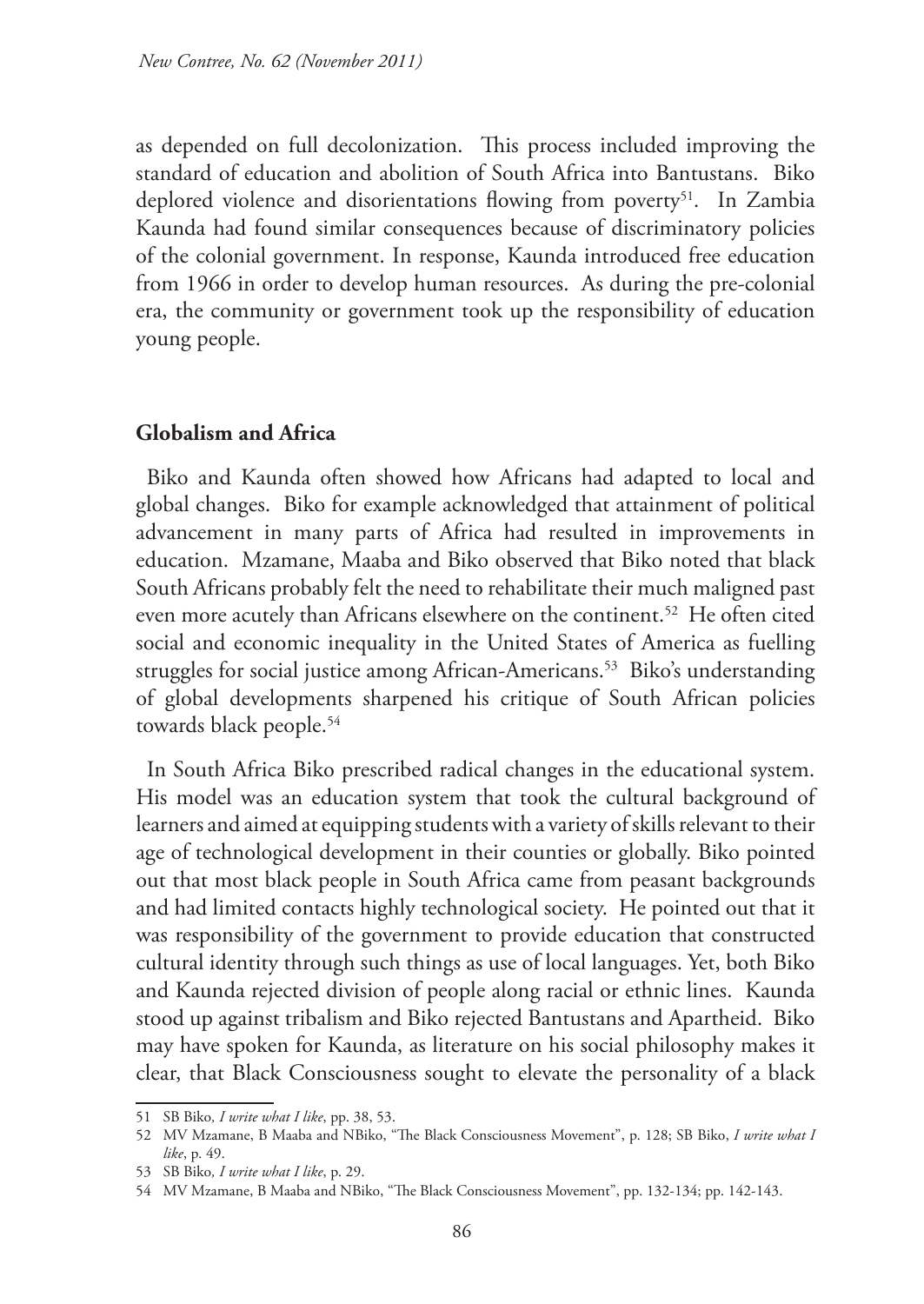person to "make him distinctively a man in society".55

From understanding African cultural heritage, Biko and Kaunda had clear ideas about the kind of societies that should be born from struggles in which they were involved. Biko stated during his trial early in 1976 that the 'BPC believes in a judicious blending of private enterprise' in order create an economy in which wealth was equitably distributed.<sup>56</sup> Biko appears to be eloquent in his support of what was known as mixed economy during the 1960s and 1970s. Biko and Kaunda preferred mixed economies to capitalist or communist economies. The mixed economy had become natural successor to the welfare state that had emerged in Europe after the Second World War. At the beginning of the twenty-first Century, there is a strong belief in partnership between the private sector and the public sector as the best strategy for development. In essence, this is a mixed economy. Globalisation since the 1990s paved the road for this partnership and it appears the only practical strategy of development. The meltdown of the world economy between 2008 and 2011 have brought out the dangers of dominance by private capital when state regulation is either weak or absent. In the 1960s, political independence meant wielding political power. With political power in his hands, the strong ideological encouragement of an active role of the state in the economy during the 1960s and 1970s, Kaunda established about 80% state control in the Zambian economy by the end of the 1970s. He became able to provide high quality education and medical services to the indigenous population on a scale never ever done in the history of that mineral rich country. Such a general provision of services to a section of the population that had been deliberately neglected is what Biko also understood to be the meaning of independence or the end of Apartheid in South Africa.

Two factors should be emphasized: First, during the 1960s and 1970s. There was a strong global movement that favoured a strong role of the state in the economy. The ideological climate did not promote private-public sector partnership as has been advocated for Africa since the 1990s. Second, Biko and Kaunda defined a mixed economy as including strong pre-capitalist values found in African societies. Values of social welfare, compassion and egalitarian visions of the pre-colonial or pre-capitalist societies were seen as giving distinctive African orientation of socialism. For Biko and Kaunda,

<sup>55</sup> SB Biko, *I write what I like*, pp. 73-77; S Chan, *Kaunda and Southern Africa,* p. xiii.

<sup>56</sup> SB Biko, *I write what I like*, p. 77; HS Mebeelo, *Main currents of Zambian humanist* (Oxford University Press, Lusaka, 1973).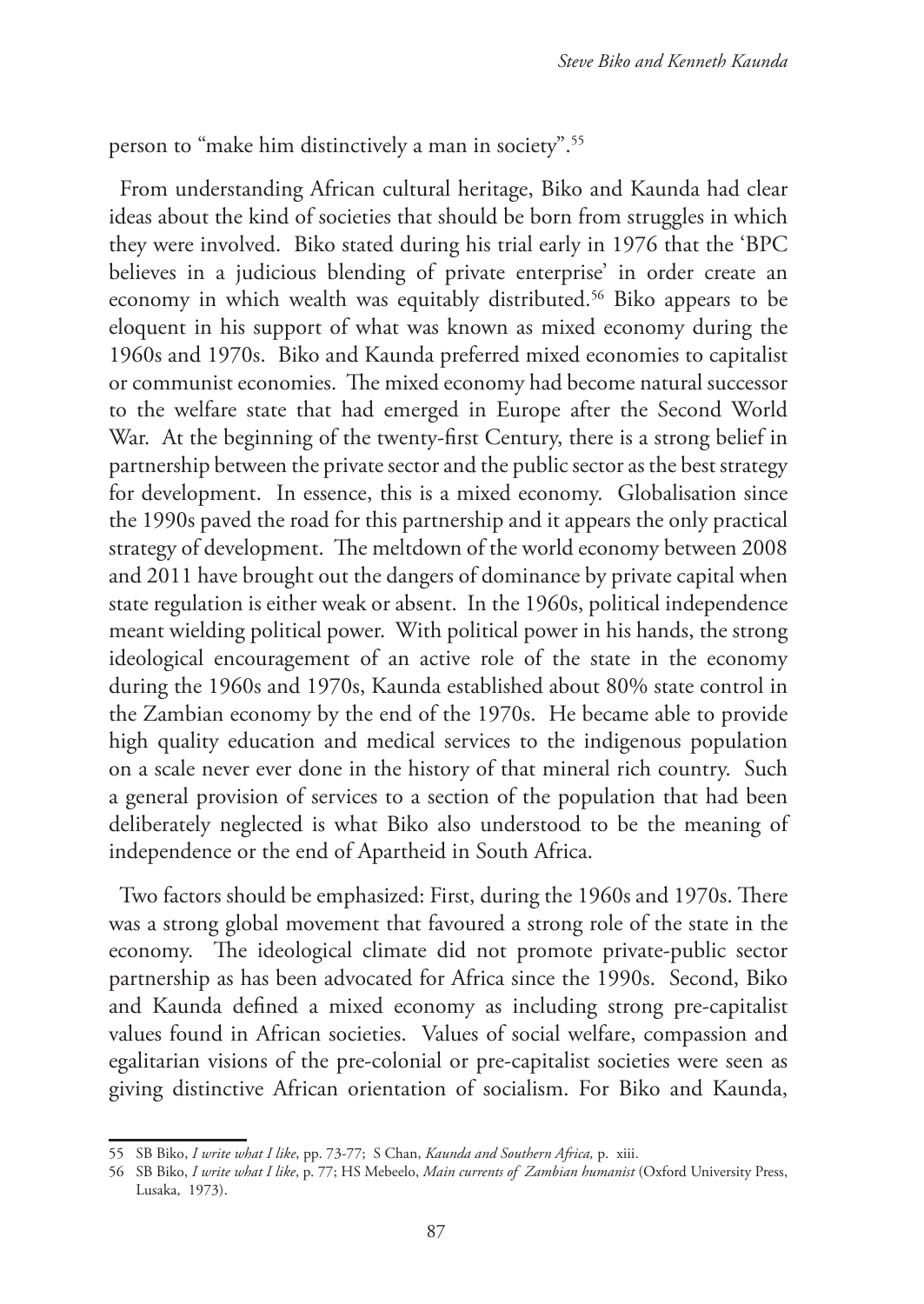certain core values were 'all weather' and could not be periodised as confined to pre-capitalist era in Africa. In terms of current debates, advocates of human rights champion open and inclusive societies. The non-governmental movement since the 1960s developed partly as a response to the failure of the welfare state and capital centred development to reach or provide for the most vulnerable sections of society. It is important in comparing Biko and Kaunda to understand their serious commitment to searching the African past for worthy contributions to new post-colonial societies. Biko and Kaunda saw their struggles as strategies to draw religious, political, economic and cultural values from the African heritage with which to create new African political economies. Biko and Kaunda rejected any notions that the West had found all strategies for economic and political advancement. They believed they were engaged in struggles for progressive change and that included renaissances of African values.

## **Conclusion**

There are at least three main features from the discussion. First, Biko and Kaunda contributed to raising consciousness for the cause and connectedness of struggles Black people waged in Africa and the diasporas. Second, the discussion advanced justification for using a comparative and world history approach in teaching and writing history. Third, a study of history as the foundation scholarship in the humanities raises the question about the utility of knowledge and the development of human capital as the key resource in future development. I shall now elaborate each conclusion, one after another.

Njabulo S. Ndebele,<sup>57</sup> in the first public lecture in 2000 to commemorate Biko's brutal murder, pointed out that identifying and defining Black consciousness was the most important legacy of Biko. Ndebele further indicated that although Biko was associated with many institutions among Black people, consciousness about oppression was a critical development. Biko further explained the need for unity and strategies to challenge the Apartheid regime and all its policies. For Biko, he rose at a critical time because the anti-Apartheid struggle in South Africa had lost leadership between 1963 and 1965 when leaders were sentenced to life-long prison sentences. Some leaders fled into exile. Biko called for, and built, a new generation of

<sup>57</sup> NS Ndebele, "Iph Indlela? Finding our way into the future-The first Steve Biko memorial lecture", *Social Dynamics,* 26, 1, 2000, pp. 43-55.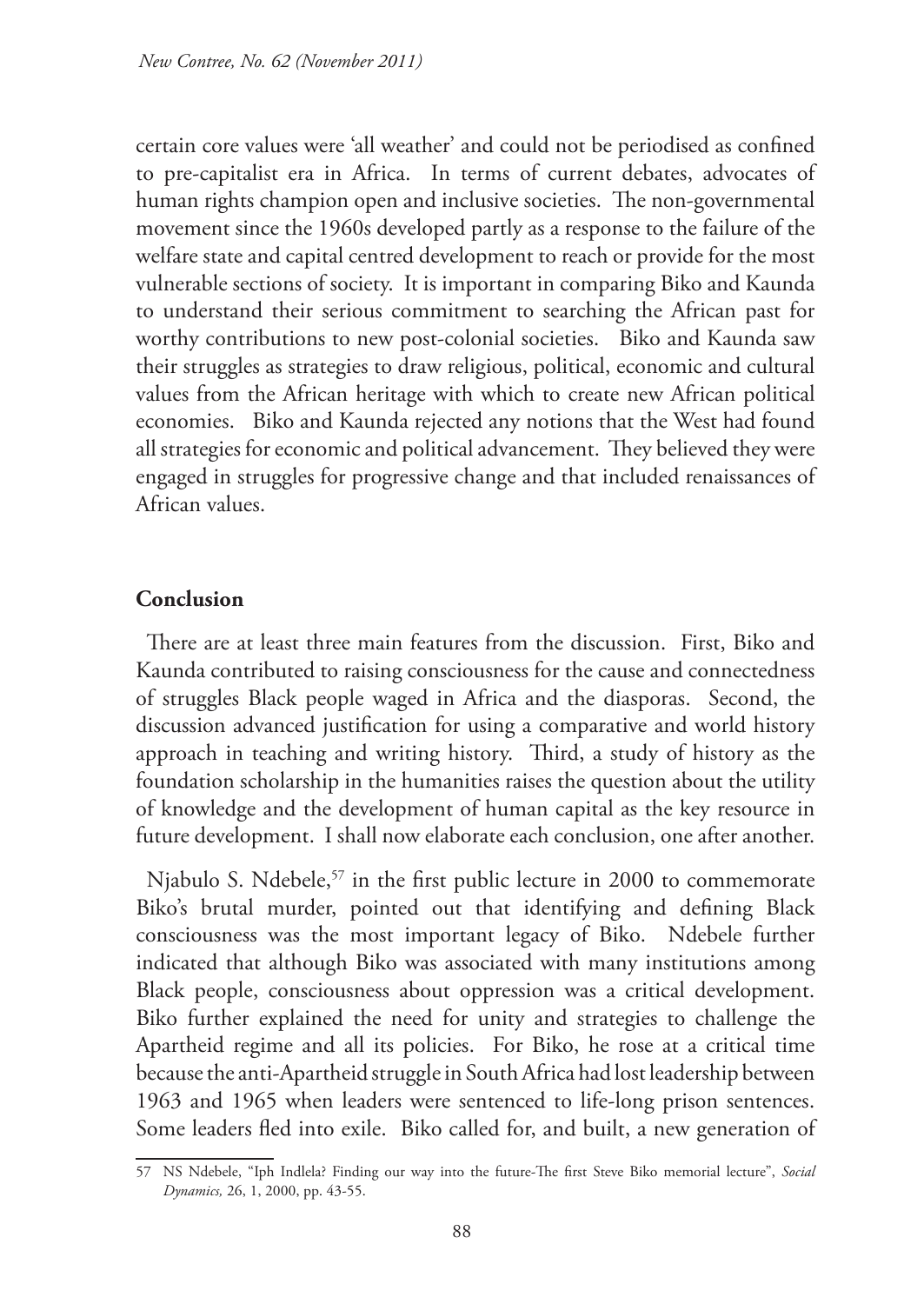leaders after he had criticized the older African leaders, white liberals and oppressive Afrikaner engineered Apartheid. While the Apartheid government was committed to policies on Bantustans, Biko rejected that approach and spoke of coordinated Black struggles in one undivided South Africa. In the Zambian case, Kaunda and his group of Young Turks had increasingly been critical of conservative trends in African leadership between 1955 and 1958. When the father of Zambian nationalism, Nkumbula, tolerated paternalism during this period, Kaunda demanded full rights and dignity for colonized Black people in colonial Zambia. Kaunda's radicalization set him apart. He was a transforming force in nationalism. Kaunda saw anti-colonial struggles in Zambia as integral to Pan-Africanism. Thus, Biko and Kaunda met in their understanding of Pan-Africanist consciousness during the 1970s. Biko found a seasoned and experienced Pan-Africanist consciousness in the 1960s and 1970s to which Kaunda had made vast contributions.

The comparative methodology is another concluding point we should identify in the discussion. I have attempted to show how to understand Biko through what Kaunda did in particular areas of the struggles they were engaged in. Biko kept Pan-Africanism alive in South Africa when Kaunda mobilised resources in his country and through the organisation of African Unity to support decolonization in Southern Africa. The 1970s were revolutionary years in Southern Africa. The revolution was sustainable through clear ideologies and strategies. It was important for Biko and Kaunda to draw from support from within Africa and struggles of Black people beyond the continent. Thus, a world-view approach, such as attempted in this discussion is rewarding. Understanding one struggle illuminated the nature of a similar social movement elsewhere.

The third conclusion is on the usefulness of historical studies such as undertaken here. I conceived this paper in the context of a commemorative conference of the South African Society of the Teaching of History. The conference particularly focused on how to make history relevant to young people in schools and institutions of higher learning. I chose a South African hero, and another from the southern African region, whom I assumed were well known to many young generations in South Africa.<sup>58</sup> It was a great coincidence that the conference was held in September, the month in which Biko was murdered in 1977. So the discussion was a useful contribution to

<sup>58</sup> AM Kanduza, Paper, 16th Annual conference, *The South African Society for History Teaching (SASHT)*, Willow Conference Park, Johannesburg, South Africa, 22-24 September 2011.